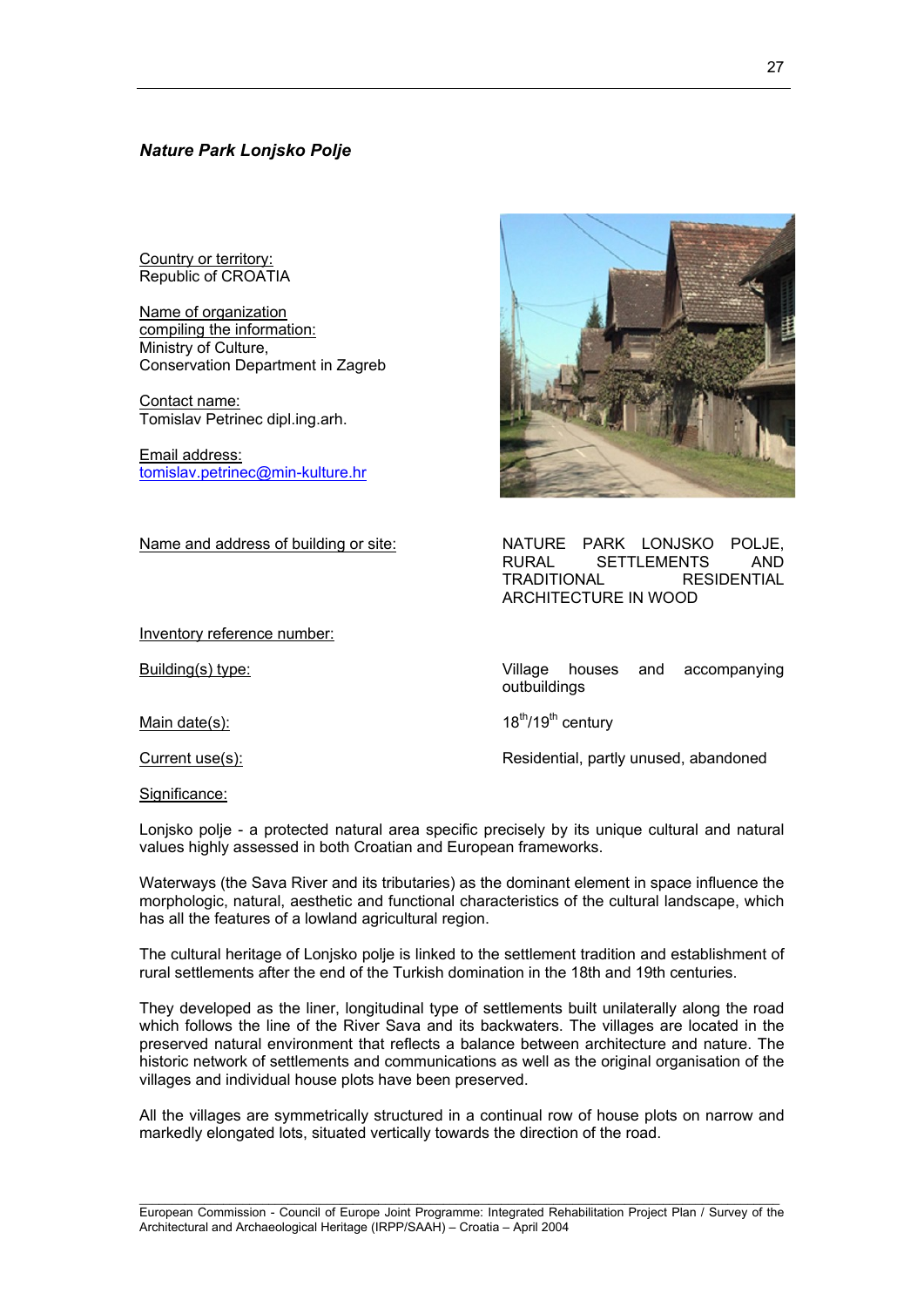Essential determinants of the organisation of space are the narrow house facades facing the street and built in the same construction direction.

In terms of construction, the villages of Lonjsko polje are traditional ensembles characterised by exceptionally well preserved traditional residential architecture. They are made up of different types of structures characteristic of rural households. They are built of wood - oak, the traditional building material in the Sava river basin region.

The houses are the basic and dominant structures on the plots giving a very picturesque appearance to the settlements because of the gables directed towards the road and repetitive sequence of the facades. The oldest houses were built completely out of wood, and the newer ones have a masonry ground floor and wooden first floor. The form-based characteristics include the elongated rectangular ground plan, a two-eaved roof at an angle of 40-45 degrees, roofed-over outer staircase with a porch, decorative details (carved fences, columns, details on the roofing and girders). The building technique consists of the horizontal setting of oak panels with the visible oak structure on the outside. These wooden houses are very numerous in the villages.

Various types of outbuildings on the house plots have been preserved: barns, hay-lofts, sheds (storehouses, wood-sheds), hog pens, corncribs.

From the cultural heritage point of view the region has been assessed as exceptionally valuable due to its historical, cultural, architectural, ethnological and social specificities. There is almost no new construction in the area.

#### Categories of Significance:

- National significance

- International significance due to its natural values - proposal for entering the site on the World Cultural and Natural Heritage List is under preparation.

## Categories of ownership or interest:

#### Private property

Significance in the ethnic sense, maintenance and demographic renewal of the region

### Documentation and bibliographic references:

The documenting of the cultural heritage has been done according to conservation methodology: the terrain has been surveyed, the settlements assessed, descriptions, architectural surveys and complete photographic documentation made. Historic and in part archival research has been carried out.

The lists of cultural goods have been updated and legal acts on the protection of specific cultural goods brought. The data is a very good foundation for planning future models of protection. This documentation is kept in the Ministry of Culture (Administration for the Protection of Cultural Heritage, Conservation Department in Zagreb).

Cadastral data and detailed maps of the settlements with all topographic details lacking.

### Bibliographic references:

Mlinar, A., The Traditional Culture of rural settlements in the Nature Park Lonjsko polje values and preservation measures, rehabilitation models and integral protection in accordance with environmental principles (paper presented at the expert meeting in Jasenovac, 1991, unpublished)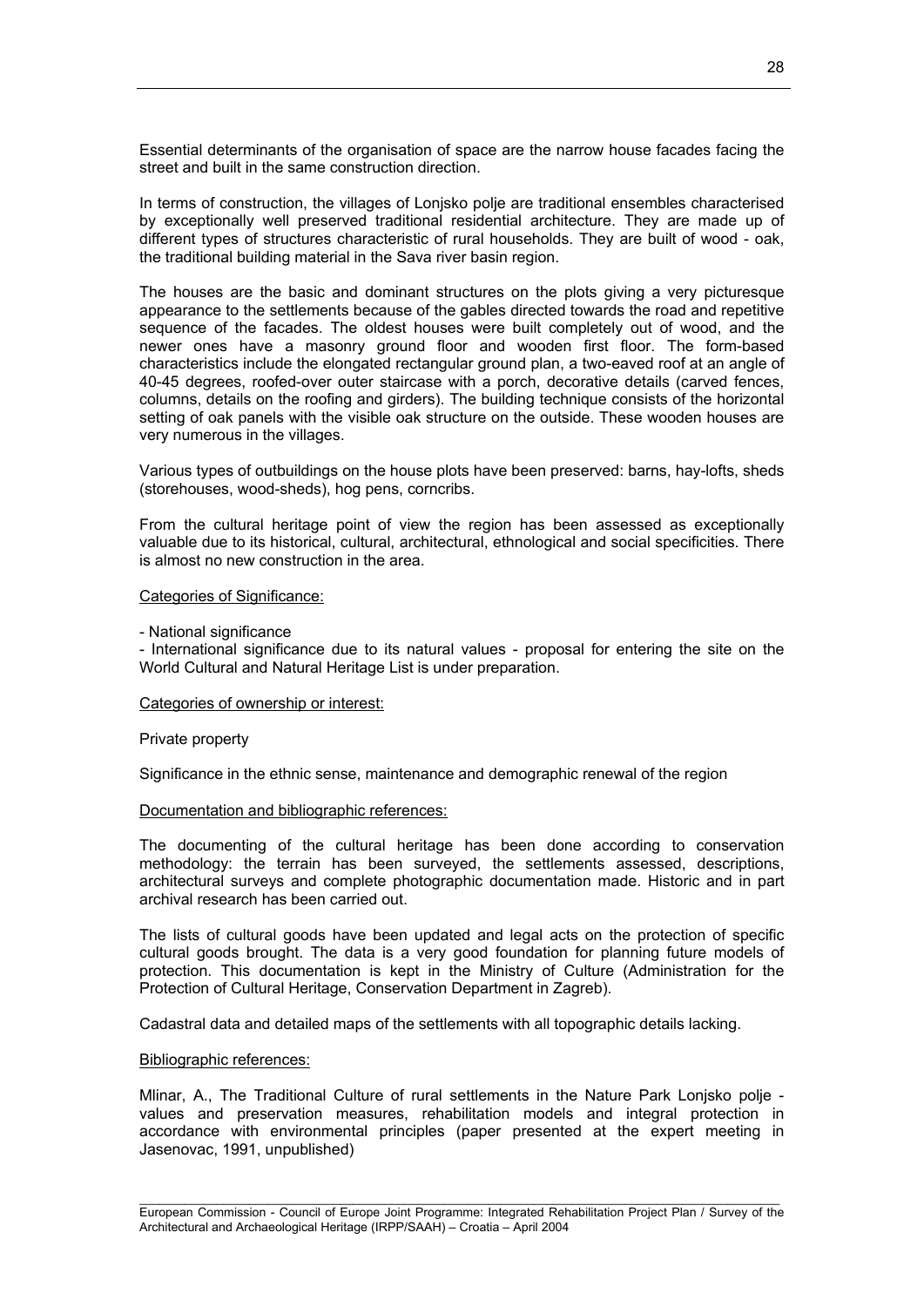Mlinar, A., Renovation of cultural heritage in the village Čigoć after the example of the plot no 26, Bulletin of the Nature Park Lonjsko polje, Vol.1, No. 2, Jasenovac 2000.

Petrić, K., Preservation of the cultural heritage of Lonjsko polje, Bulletin of the Nature Park Lonjsko polje, Vol. 1, no. 1, Jasenovac 1999.

Petrić, K., Conditions for the construction of new family houses in rural settlement in the Nature Park Lonjsko polje Vol.1., no. 2., Jasenovac 2000.

Petrić, K., Mlinar, A., European village of storks - presentation and preservation of the traditional culture of Lonjsko polje, Informatica Museologica 24 (1-4) 1993., MDC, Zagreb 1994.

Petrić, K., Mlinar, A., Lonjsko polje Nature Park- Čigoć br.26, A study on renovation and rehabilitation -conservation documentation, State Administration for the Protection of Cultural and Natural Heritage, Zagreb 1994.

Petrić, K., Assessment and Conservation in a Country Area, Post-War Reconstruction and Conservation in Croatia, York Conference November 1992., Institute of Advanced Architectural Studies University of York 1992.

Mutak, K., Mavar, Z., The History of Settlements-Catalogue 1, Documentation catalogue on rural settlements damaged in the war - Municipality of Sisak, State Administration for the Protection of Cultural and Natural Heritage, Zagreb 1996.

Schneider - Jacoby M., Ern H., Nature Park Lonjsko polje, diversity conditioned by flooding, Croatian Environmental Society, Zagreb 1993.g.

Bulletin of the Nature Park Lonjsko polje vol.2/No. 1/2, 2000., Tourism Master plan - Regional concept for the Nature Park Lonjsko polje - Sava River basin.

#### Condition:

There are severe architectural and architectonic damages in the area so that the condition can be characterised as follows:

1. Very poor - yielding or caving in of the bearing construction, caving in of the roofing, damage due to the penetration of rain, uneven settling and yielding of the foundation is causing the destabilisation of entire structures which can cave in at a critical moment (wind, snow), significant deterioration of the interior, as well as severe damage to structures as a result of abandonment and lack of maintenance.

2. Poor - yielding of construction, roofing damage, partial damage of buildings due to yielding of foundation, caving in of staircases and porches, inadequate window and door woodwork.

3. Inadequate installations and sanitary standards

The region suffered war damage that can generally be characterised as:

- 1. slight damage
- 2. windows, doors, etc. require repair
- 3. up to 30% of the roofing damaged renovation possible

#### Risk:

The main problem is the depopulation of the region and abandonment of houses. The existing ones are mostly old households of very low living standards. The historical traditional architecture is inadequately maintained and wooden houses are demolished and moved from the area. The reasons are mostly of a financial nature but are also the result of the local population's lack of awareness of the value of the architecture and need of its renovation.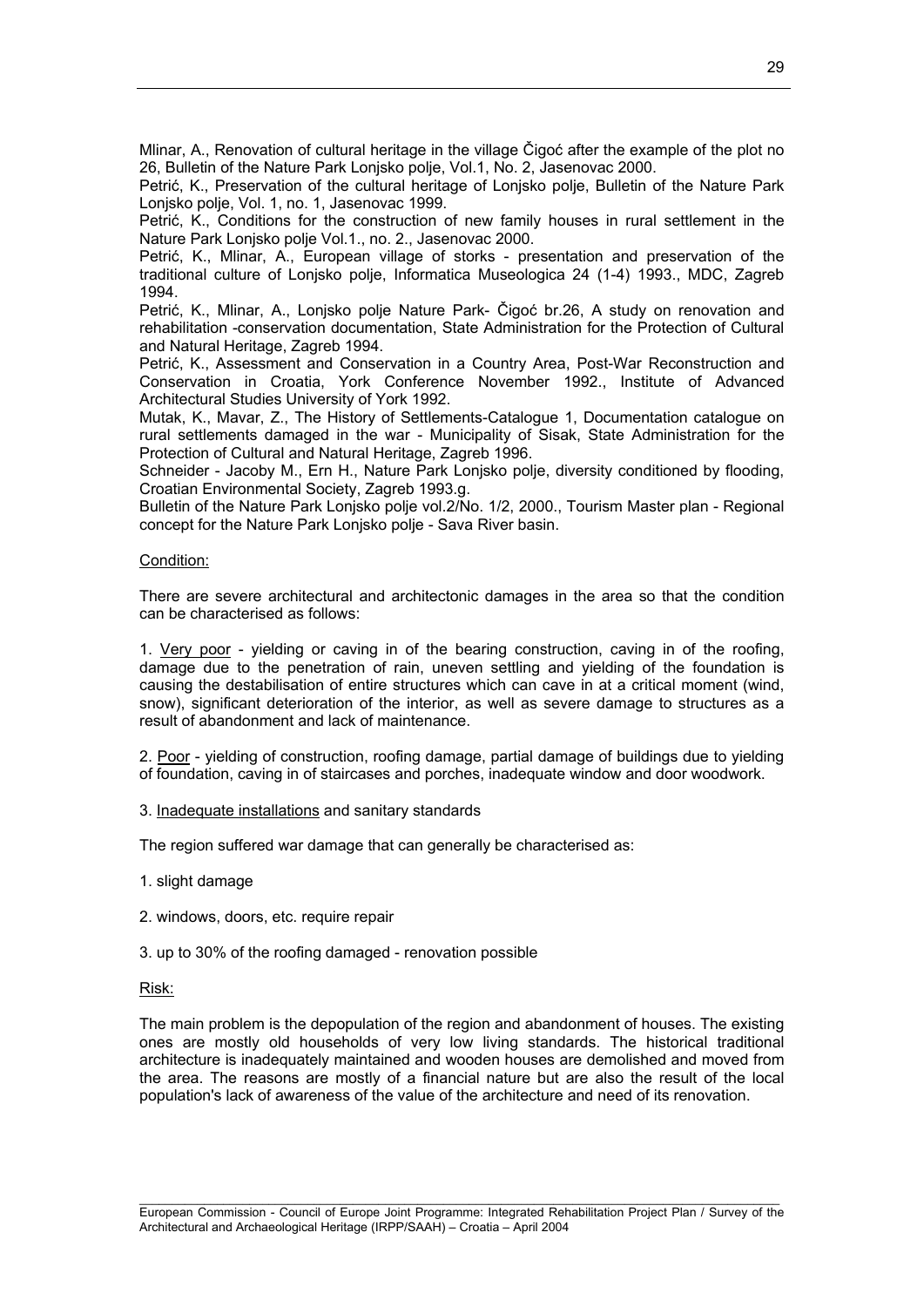The cause of such a condition lie in the economic and political decisions after World War II which resulted in the employment and resettlement of the rural population in industrial urban centres.

The long-standing neglect of the space is apparent, as are non-investment in the infrastructure, renovation and production as well as the lack of appropriate development programmes. Likewise the area was exposed to the latest war devastations during the Homeland War.

All this has resulted in the decrease of value of the settlements in respect to its human, spatial and economic potentials.

With the establishment in 1998 of the Public Institution - Lonjsko polje Nature Park, the more intensive promotion of the region and tourism began. Quite soon the lack of adequately presented cultural heritage became apparent as well as the great need for funds for the integral development of the area.

#### Condition risk:

Indirect risk from the further accelerated deterioration or loss of material; there are solutions for specific parts, and for others no solutions have been found

Indirect risk from the further accelerated deterioration or loss of material; solutions found but not initiated, renovation initiated on only a small number of examples.

Gradual deterioration, solution found but not initiated.

Renovation underway, user not defined but risk of abandonment

Renovation underway; end use and user defined.

#### Technical assessment and costings:

A general assessment of the technical status and costs of renovation for all the wooden houses in the protected region has been drawn up. In the Lonjsko polje area there are 700 wooden houses.

The rehabilitation and putting into use of each wooden house requires on average 400,000Kn. This amount does not include the costs of renovating the outbuildings that require approximately 25,000 EURO per household.

Given that it is a multi-purpose project requiring high overall investments, the financing is provided for now from a number of state funds of the Republic of Croatia (protection of cultural heritage, development of tourism). The need of finding investors and additional sources of financing is permanent.

Within the framework of the Council of Europe technical assistance we propose the financing of the renovation of selected complexes (rural individual holdings).

#### Ownership:

The houses are mostly in private ownership. However, some of the structures are in the ownership of state institutions or municipalities. There are cases when the owner is unknown or else known but inaccessible.